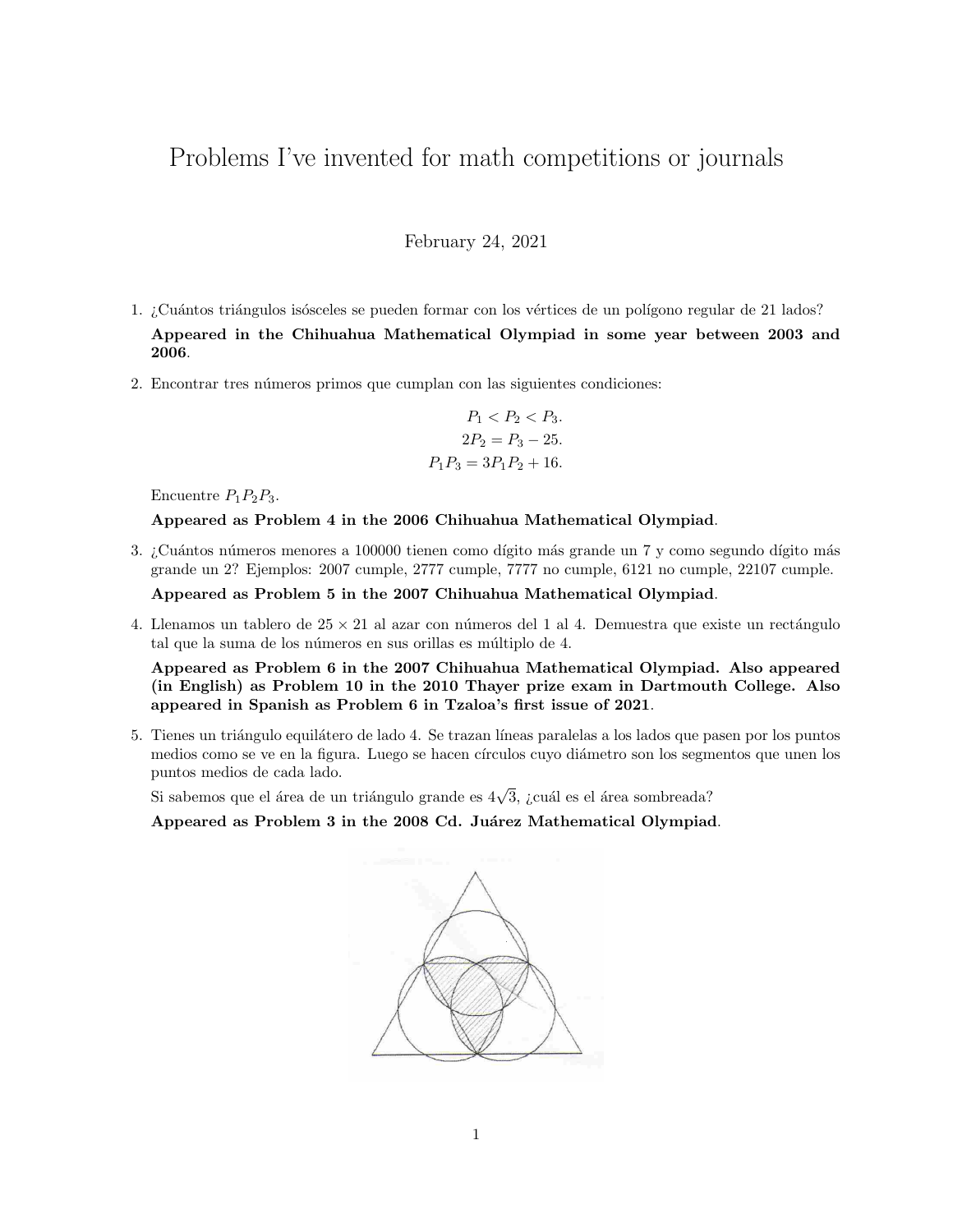6. El pueblo de Kikelandia tiene 5 calles verticales y 5 calles horizontales. Las calles son todas de un solo sentido con el sentido que indican las flechas. Héctor está en el punto A y quiere llegar al punto B. ¿De cuántas maneras se puede? (Héctor debe seguir el sentido de las calles).

Appeared as Problem 5 in the 2008 Cd. Juárez Mathematical Olympiad.



7. Dados los n´umeros del 1 al 12 escritos en cualquier orden en una mesa redonda se hace la siguiente operación: Cada número observa a sus dos vecinos, si los vecinos son más chicos entonces los números explotan. ¿De cuántas maneras se pueden acomodar los números del 1 al 12 de tal manera que sobrevivan exactamente cuatro después de una operación?

## Appeared as Problem 4 in the 2009 Chihuahua Mathematical Olympiad. Also appeared as Problem 1 in Tzaloa's first issue of 2021.

8. Tenemos los números del 1 al 2k, ¿de cuántas maneras los puedes emparejar de tal manera que los elementos de cada pareja tienen la misma paridad. Por ejemplo, para  $k = 2$ : en el conjunto  $\{1, 2, 3, 4\}$ un emparejamiento que cumple con las condiciones del problema sera  $\{(1, 3), (2, 4)\}$ , uno que no cumple es  $\{(1, 2), (3, 4)\}.$ 

Appeared as Problem 4 in the 2010 Chihuahua Mathematical Olympiad. Also appeared (with a slight modification) as Problem 7 in Tzaloa's first issue of 2021.

9. Un número "chida" es un número divisible por la suma del cuadrado de sus dígitos. Ejemplo, 2010 es "chida" porque  $2^2 + 0^2 + 1^2 + 0^2 = 5$  y 5 divide a 2010. Demuestra que existen infinitos números n tales que  $n \times n + 1$  son "chidas".

Appeared in a Mexico IMO team selection test around 2010. A version in English appeared as Problem 9 in the 2010 Thayer Prize exam in Dartmouth College.

10. Considera un triángulo rectángulo con catetos  $a \vee b$  e hipotenusa c. Supongamos que el área de este triángulo es la cuarta parte de un cuadrado de lado  $c$ . Calcula  $a/b$ .

Appeared in the 2017 Invitational to the Mexican Mathematical Olympiad. This was the first problem I invented, but it took 15 years before it was used somewhere.

11. For a positive integer n, we define  $f(n)$  to be the number of 2's that appear (as digits) after writing the numbers  $1, 2, \ldots, n$  in their decimal expansion. For example,  $f(22) = 6$  because 2 appears once in the numbers 2, 12, 20, 21 and it appears twice in the number 22. Prove that there are finitely many numbers *n* such that  $f(n) = n$ .

Appeared in Mathematical Reflections as Problem O424 in Issue 5 of the year 2017. With the added question of finding an n such that  $f(n) = n$ , it appeared as Problem 2062 in Math Mag volume 92, issue 1 (2019). I found out this question was posed by Google in the early 2000s and the full sequence of n's such that  $f(n) = n$  is sequence A101639 of the Online Encyclopedia of Integer Sequences.

12. ¿Cuántos números n menores a un millón cumplen que  $\frac{1}{5}$   $\binom{2n}{n}$  es entero?

The English version of this problem appeared in Mathematical Reflections Issue 6 of the year 2017. It's Problem O430. An easier variant appeared in the University of Georgia High School Math Tournament as Problem 24 in the 2017 written test.